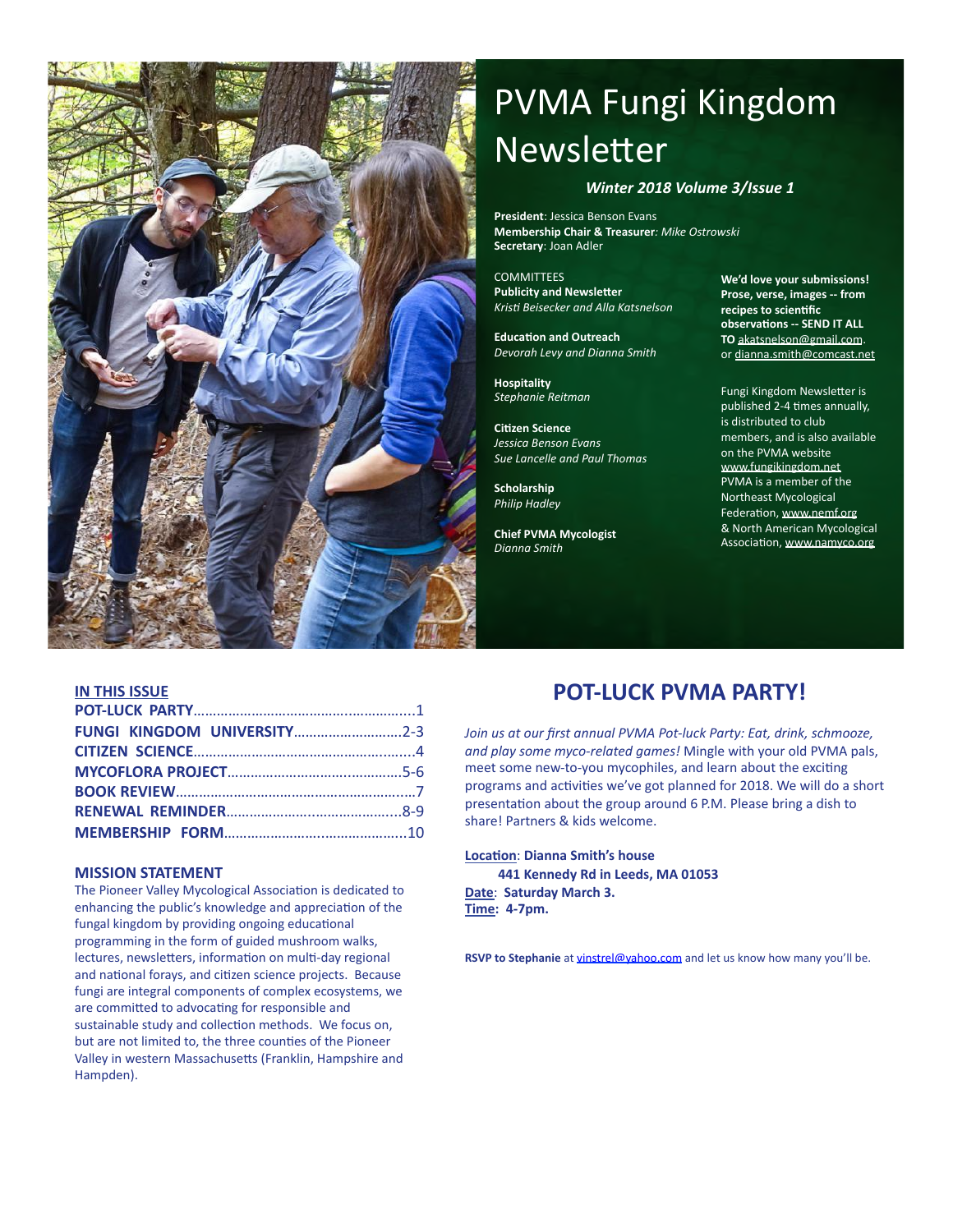# **PVMA's FUNGI KINGDOM UNIVERSITY WORKSHOPS Spring 2018 Schedule**

*Jump-start your understanding and passion for learning and understanding the fascinating world of fungi by taking our 2018 spring series of Fungi Kingdom University workshops. To encourage your participation, we are charging just enough to give our excellent quest* speakers a fair honorarium in return for *working on and presenting programs made especially for you.* 

**There is limited space available for this** popular fungal educational offering. If you are interested in participating in the series **you are advised to send in the \$85 fee for all 6** sessions along with your \$15 membership fee immediately (total cost \$100). You can pay by credit card via PayPal at: **fungikingdom.net/we-invite-you-to-join-the/ index.html** or by sending your check to **Membership Chair and Treasurer, Michael Ostrowski, 27 East Street, South Hadley MA 01075.** We meet on designated Sundays between 9:45 AM and 1:30 P.M. Bring your lunch and something to share for each session. Coffee and tea will be provided.

Five knowledgeable guest mycologists in addition to PVMA mycologist Dianna Smith will be leading a workshop. They include Noah Siegel, Bill Bakaitis, Bill Yule, and mushroom cooking experts known as "The Three Foragers", Karen Monger, Robert Gerulichs and daughter Gillian.

### **MYCO-SPEAK 2.0 March 25**

**Dianna Smith** will open our series with a review and expansion on one of last year's most useful programs for both beginning and intermediate mycophiles. We will focus on learning the meaning of commonly used terms employed in field guides to describe the parts and characteristics of individual fungi. Participants who study and employ these terms will be better prepared to see critical details, accurately describe them, and identify fungi encountered during our scheduled walks.

# **CORTINARIUS: Secrets to Learning About Some Common Species of Fungi in the Most Diverse Genus in the Fungi Kingdom April 8**

**Noah Siegel** is an internationally known mycologist who has investigated, photographed and written many articles on the fungi of New Zealand, Australia, Africa and North America. He is the co-author of the recently released massive and impressively researched field guide, Mushrooms of the *Redwood Coast.*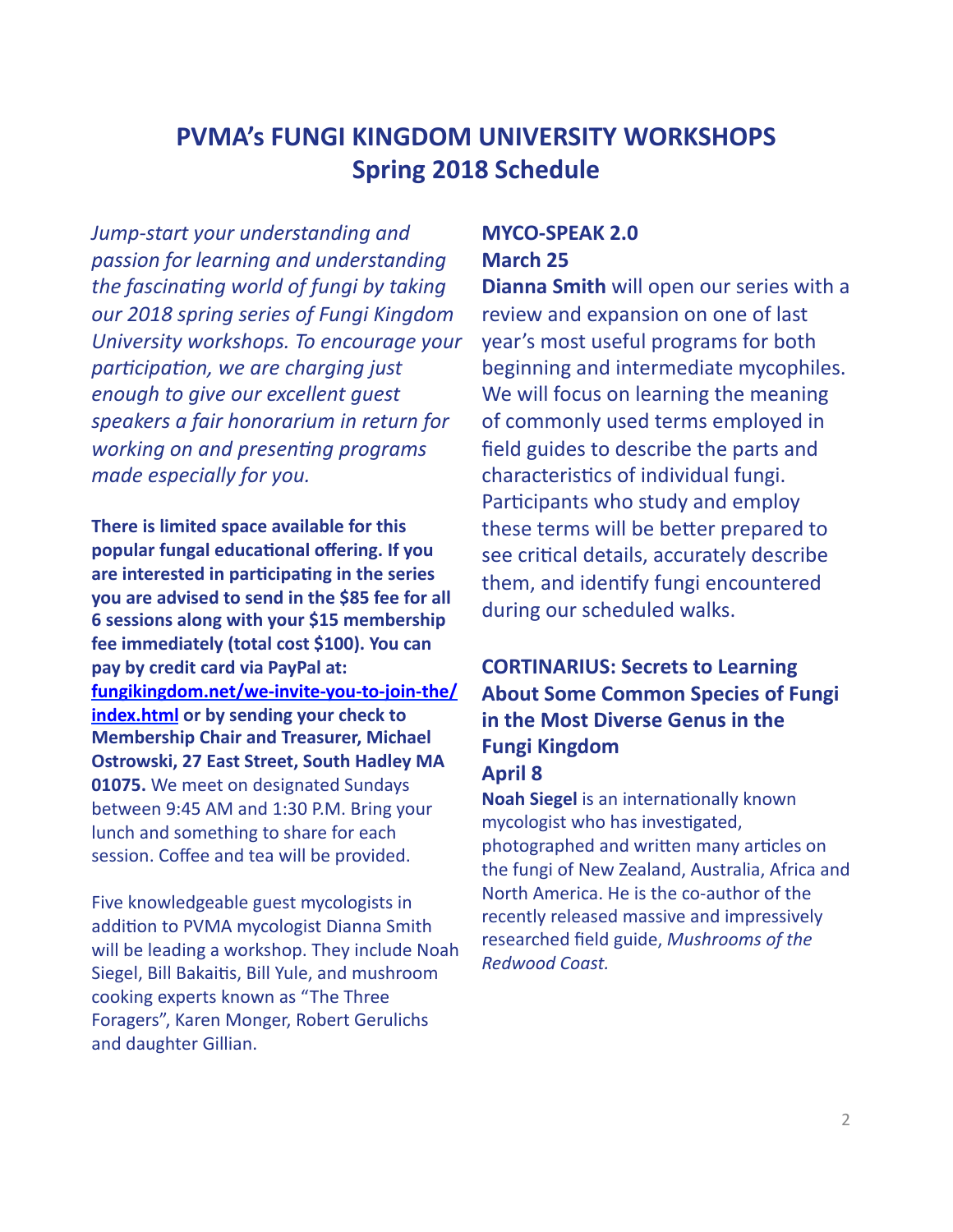# WORKSHOP SCHEDULE...CONT.

### **BEYOND GARLIC & BUTTER April 22**

#### **Karen Monger, Robert Gergulichs and**

**daughter Gillian**, popularly known as "The 3 Foragers", are active members of CVMS and are top on every major foray's list of mycophagy cooking experts. In addition to their popular blog,

the3foragers.blogspot.com/, they are authors of the book, *Adventures in Edible Plant Foraging: Finding, Identifying, Harvesting, and Preparing Native and Invasive Wild Plants* (2016). They will conduct a mushroom preparation and cooking class in Dianna's kitchen. Mycophagy, the practice of cooking and eating wild fungi, is one reason why many people get into hunting wild mushrooms. The weeks-long chase in the forest seeking out the elusive fruiting bodies of gourmet fungi, the hours of studying field guides and picking the brains of our myco-mentors, and the time spent researching recipes culminates in a feast for dedicated pot-hunters. The 3 Foragers go "Beyond Butter and Garlic" to explore ways to cook and preserve their wild mushroom bounty, focus on combining wild plants with their fungal finds, and enjoy creating new and delicious recipes with these unique ingredients. 

## **BUGS, SLUGS AND OTHER MUSHROOM THUGS April 29**

**Bill Yule**, naturalist, educator and CVMS club mycologist will lead us on an exploration of various fascinating invertebrate critters (and a few non-human vertebrates, too) that interact with fungi and do their bidding.

## **ECOLOGICAL FUNCTIONS OF FUNGI May 6**

**Bill Bakaitis**, a mycology educator, founder of the Mid-Hudson Mycological Association of N.Y. and frequent writer for fungi magazines and contributor to www.fungkingdom.net/ will offer us an interactive illustrated lecture in which we will examine the role that mushrooms and other fungi play in the ecosystem. Ecosystems concepts will be presented and an examination of the functions served by Fungi, those members of the Fifth Kingdom, will be discussed. It is said, for example, that almost all green growing plants need a fungal partner in order to survive. At the same time fungi are often referred to as nature's primary decomposers responsible for biological decay and regulation of CO2 within the ecosystem. And the very soil in which our forests grow has, in a large measure, been created by the fungi we meet on our walks in the park.

## **COMMON LAWN MUSHROOMS & JELLY FUNGI May 20**

**Dianna Smith** will present a program on "Common Lawn Mushrooms" and another on "Jelly Fungi". Additionally, Jessica Evans will discuss the small and often overlooked fungal finds of our area; examples of a colorful rainbow of fungi organisms, with guest appearances by a slime mold or two. We would love for more of you to present a program of any length on any mushroom(s). Please contact Dianna with your ideas or proposals (dianna.smith@comcast.net).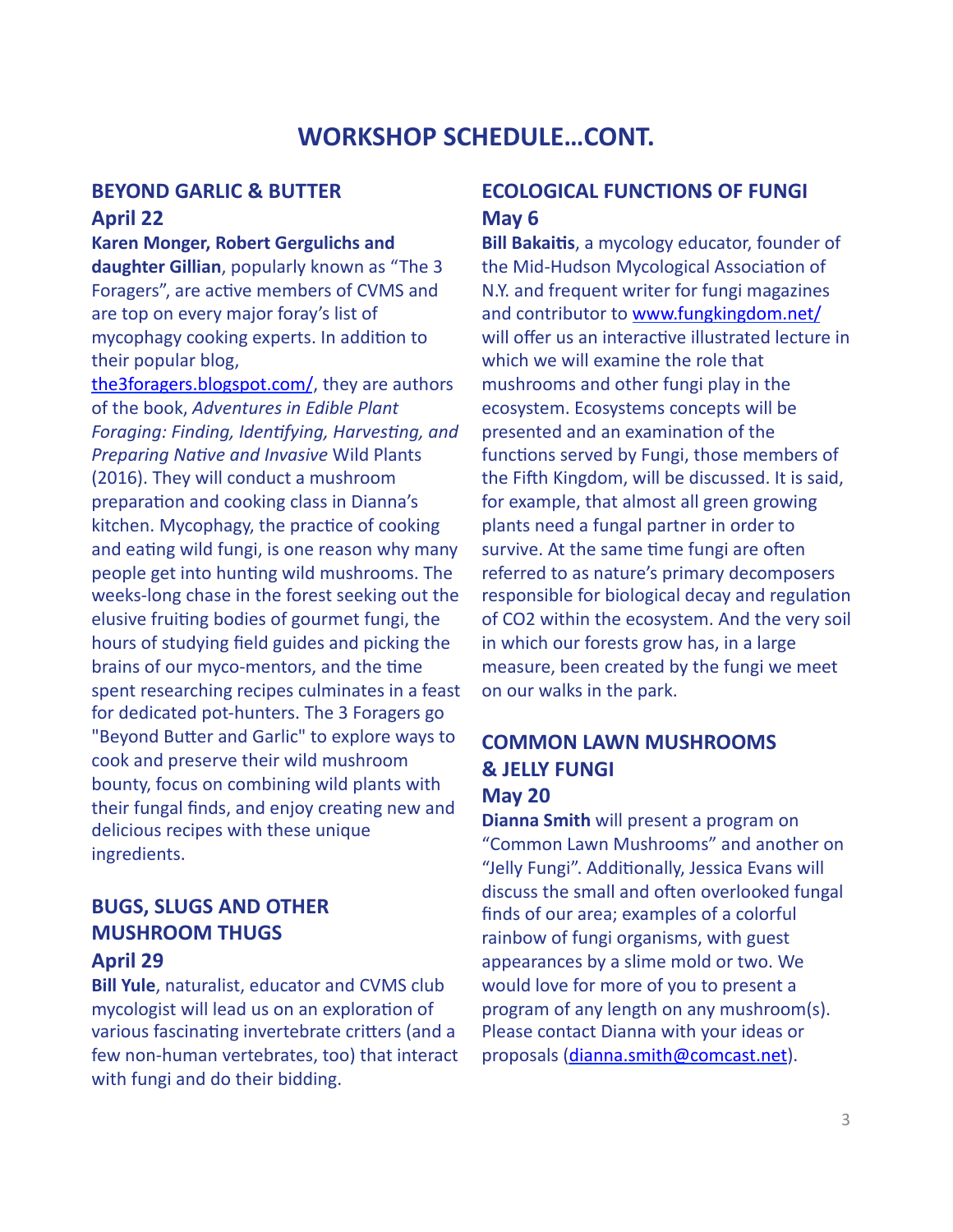# **PVMA Members as Citizen Scientists**

Who can be a citizen scientist? Each of us can! Our group is embarking on a new adventure: participation in the North American Mycoflora Project. Our project focuses on the documentation and collection of fungi, with the ultimate goal of creating herbarium-quality specimens while learning mycological terminology and responsible collection methods along the way. Our club's specimens will be deposited at the New York Botanical Gardens. Eventually, we will be submitting some of our specimens for DNA sequencing. Our efforts will allow us to create a local mycoflora, or a map of locally occurring fungi.



*Junior* member Ella Evans uses a smartphone camera for easy specimen documentation

This past fall, PVMA members took part in a pilot project and submitted ten specimens for DNA sequencing. We've included photos and descriptions of of these specimens below. Additional specimens were collected and documented on Mushroom Observer, and can be seen here for examples of what this project entails: 

### http://mushroomobserver.org/observer/ observations for project/218

Information from the DNA sequencing was used to better determine the species for each of the specimens submitted.

This spring, we will be offering workshops and accompanying walks for members to become more familiar with the Mycoflora project. We'll discuss documentation and collection methods. teach members to navigate the Mushroom Observer webpage, and get out in the field to practice creating voucher specimens. Every member of PVMA can contribute to this project. Your time, effort, and skills can help create a mycoflora for the Pioneer Valley!

Jessica Evans is the Chair of the Mycoflora Project Committee; if you'd like to know more about this project this winter, please feel free to email her at **JessicaBensonEvans@gmail.com.** 

Sue Lancelle and Paul Thomas round out the committee: we're all looking forward to working on this project with you this coming year!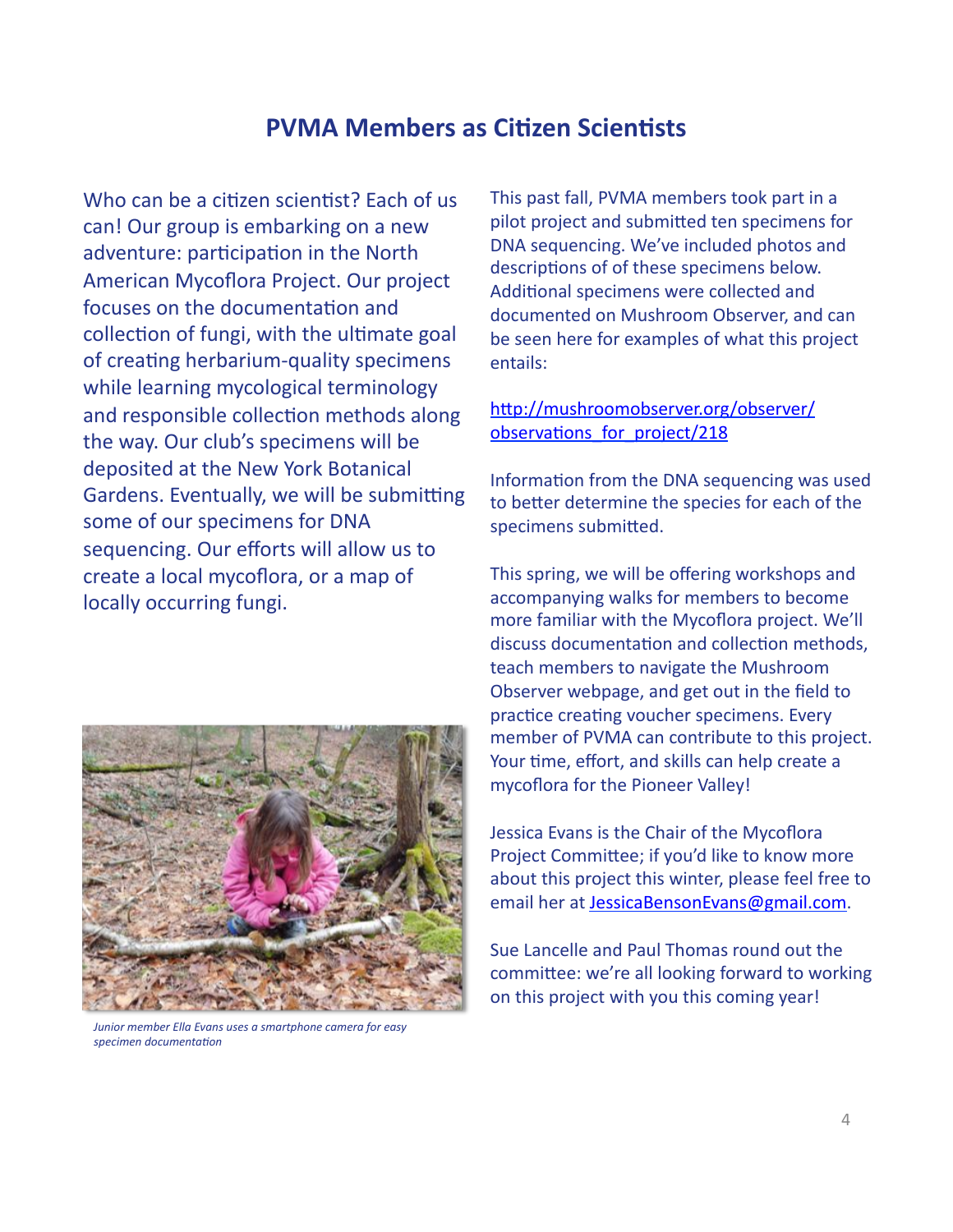# **Examples of PVMA contributions to the Citizen Science project:**



### *X***anthoconium sp***.* **Singer**

#### MO Observation #280129

Belchertown, Hampshire Co., Massachusetts 2017-06-25 

#### By Sue Lancelle



### *A***manita sect. Vaginata** *sensu*  Zhu L. Yang

#### MO Observation #288708

Buffam Falls Conservation Area, Pelham, Massachusetts, 2017-08-30

By Jess Evans 



#### *A***manita sp***.* **Persoon***.*

#### MO Observation #280278

441 Kennedy Rd., Leeds, Massachusetts 2017-06-24 

### By Dianna Smith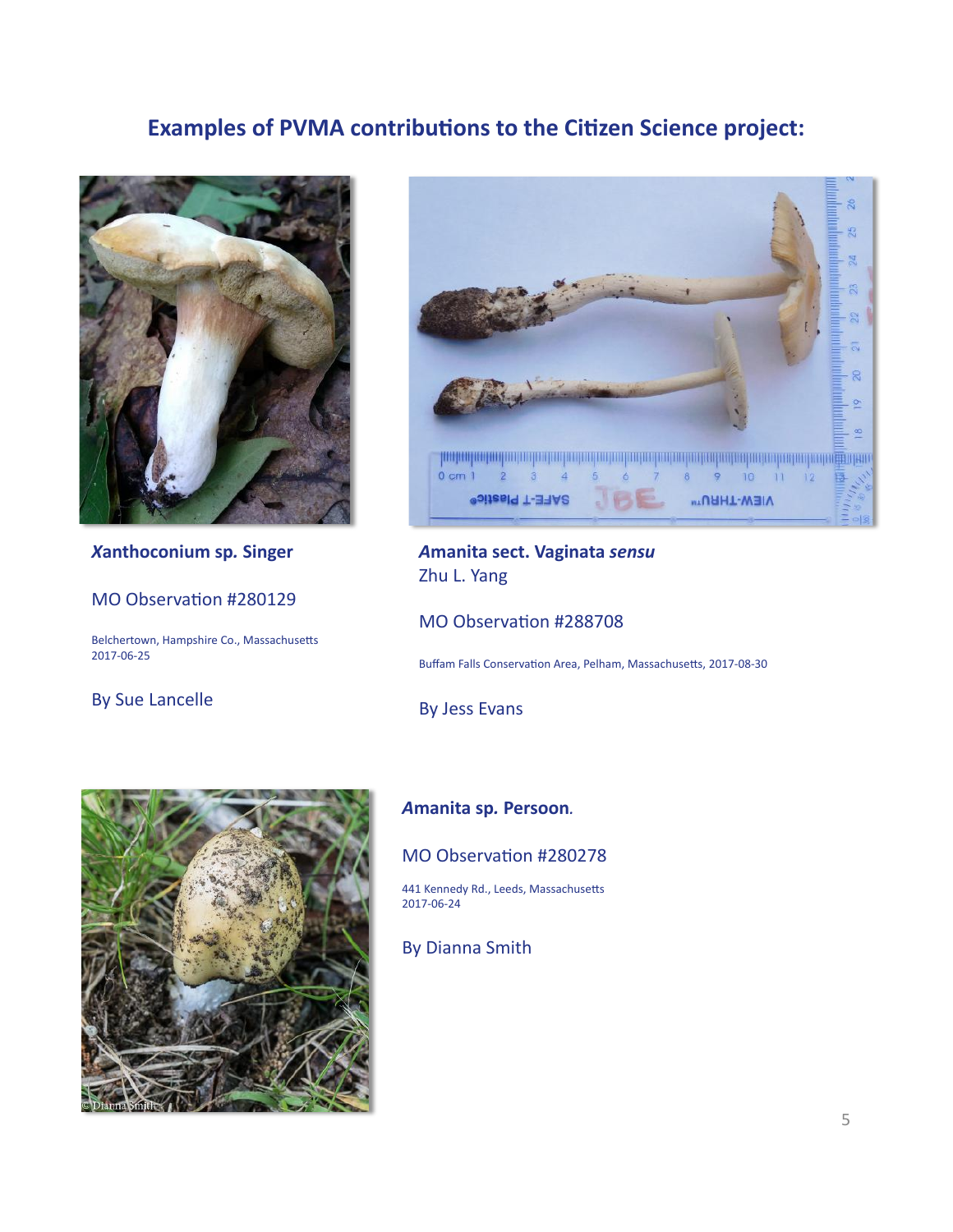# **PVMA Members as Citizen Scientists ....cont.**



### *A***manita "Daimonioctantes"**

MO Observation #279994

Cadwell Memorial Forest, Pelham, Hampshire Co., Massachusetts 2017-06-22 

#### **By Sue Lancelle**





*A***manita sect. Vaginata** *sensu*  Zhu L. Yang

### MO Observation #292645

Buffam Falls Conservation Area, Pelham, Massachusetts 2017-09-28 

#### **By Jess Evans**

*A***rmillaria gallica**  Marxm. & Romagn.

#### MO Observation #294170

Belchertown, Hampshire Co., Massachusetts 2017-09-18 

#### **By Sue Lancelle**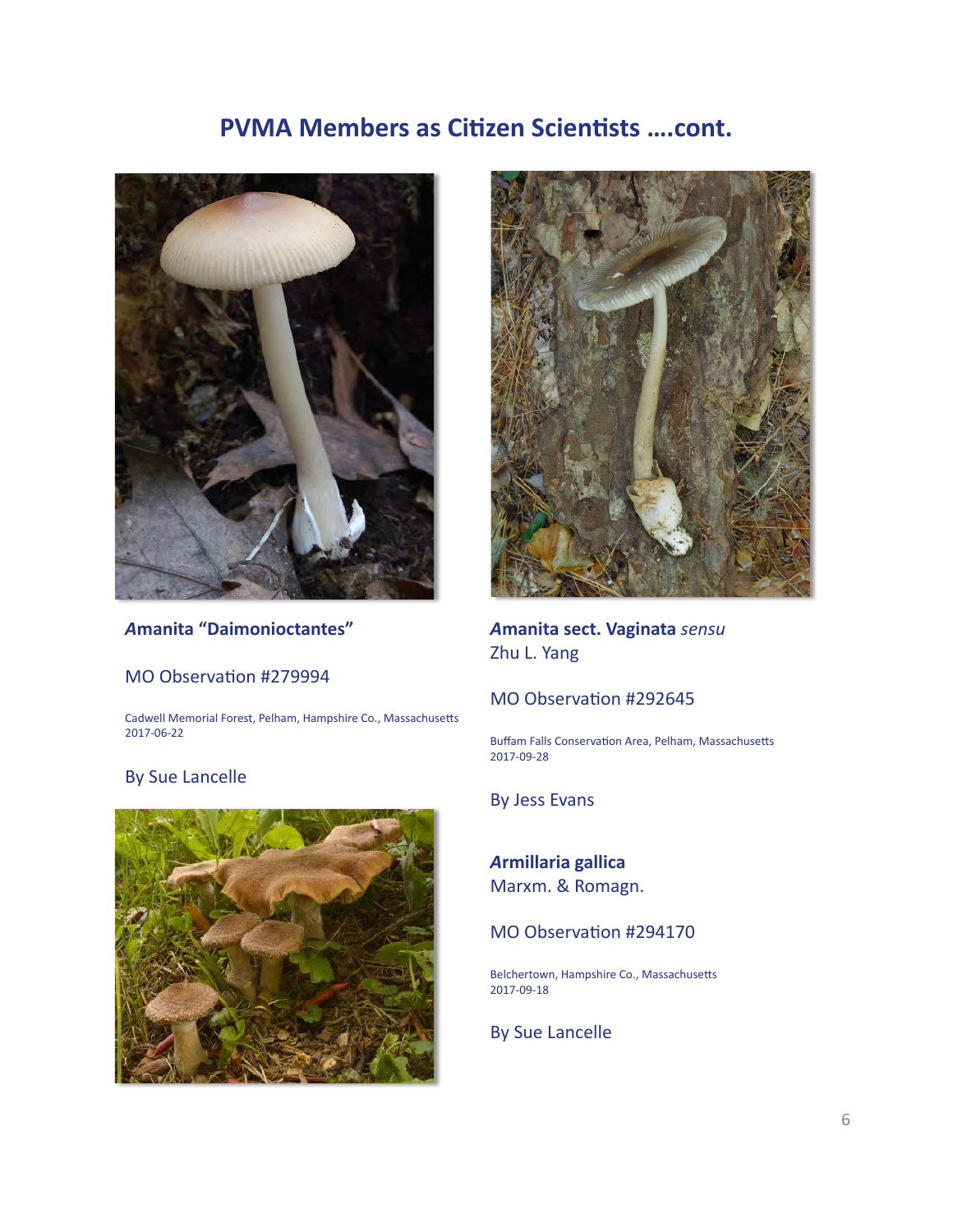# An Amateur's Perspective on Timothy Baroni's **MUSHROOMS OF NORTHEASTERN UNITED STATES AND EASTERN CANADA** By Jessica Benson Evans

I was gifted Dr. Baroni's new guide just before the annual NEMF foray at Stratton Mountain in Vermont, and its arrival was more than welcome. I'd been mostly relying on my tattered copy of the Audubon Guide, circa 1995. I got my start in amateur mycology with the latter  $-$  the standard for amateurs, and still an incredible  $resource - but was feeling ready for something newer$ and more specific to the Northeast. This guide is exactly what I had been hoping for.

**Mushrooms of the Northeastern United States and** *Eastern Canada* begins with a brief but informative introduction to fungi, including notations on eating wild mushrooms as well as descriptions of structures and key features of fungi. From the amateur's perspective, this section offers just the right amount of understandable information to allow for identification without overwhelming the reader.

Following this introductory segment, the guide transitions into sections by spore print and morphology: Gilled Mushrooms with Pale-Colored Spore Prints, followed by Gilled Mushrooms with Pink, Brown, and then Dark-Colored Spore Prints. Then, we are given additional sections on Boletes; Polypore and Chanterelles; Tooth Fungi; Club, Coral, and Fan Fungi; Puffballs and Allies, and Jelly Fungi. Each section contains commonly collected fungi from the area this guide focuses on, and gives detailed information on each species including descriptions of macroscopic characteristics and spore dimensions. A brief comments section rounds out each species page, providing additional interesting details.

After the Basidiomycetes are addressed, Dr. Baroni includes brief sections on commonly seen Ascomycetes of the Northeast, including several *Morchella* species as well as various cup fungi. Most appreciated is the notation in the introduction to Discomycetes and Pyrenomycete allies that states, "The following guide will help you more rapidly select the proper genus to consider, or it will at least give you a starting point." This is an invaluable tip for the amateur. Tim Baroni's book offers a great visual field guide for beginning research into many of the genera included. A good starting point has proved elusive for me many times over the last few months, making this text all the more appealing for everyday use in the field.

Finally, *Mushrooms of the Northeastern United States and Eastern Canada* is rounded out with a section on basic microscopy, a glossary of key terms, recommendations for further reading, resources, photo credits, an index, and brief information on the author. At 600 pages, this book is light enough to carry along in the field yet substantive in its address of commonly collected fungi of the region. For the amateur and nonamateur alike, this book would enhance any mycology enthusiast's personal library.

In the field, Dr. Baroni's guide fits perfectly in basket or backpack and features clear photographs and identifying information. Shown on the following page, with specimen collected and identified with its help.

*Mushrooms of the Northeastern United States and Eastern Canada* By Timothy J. Baroni, *Timber Press, 2017*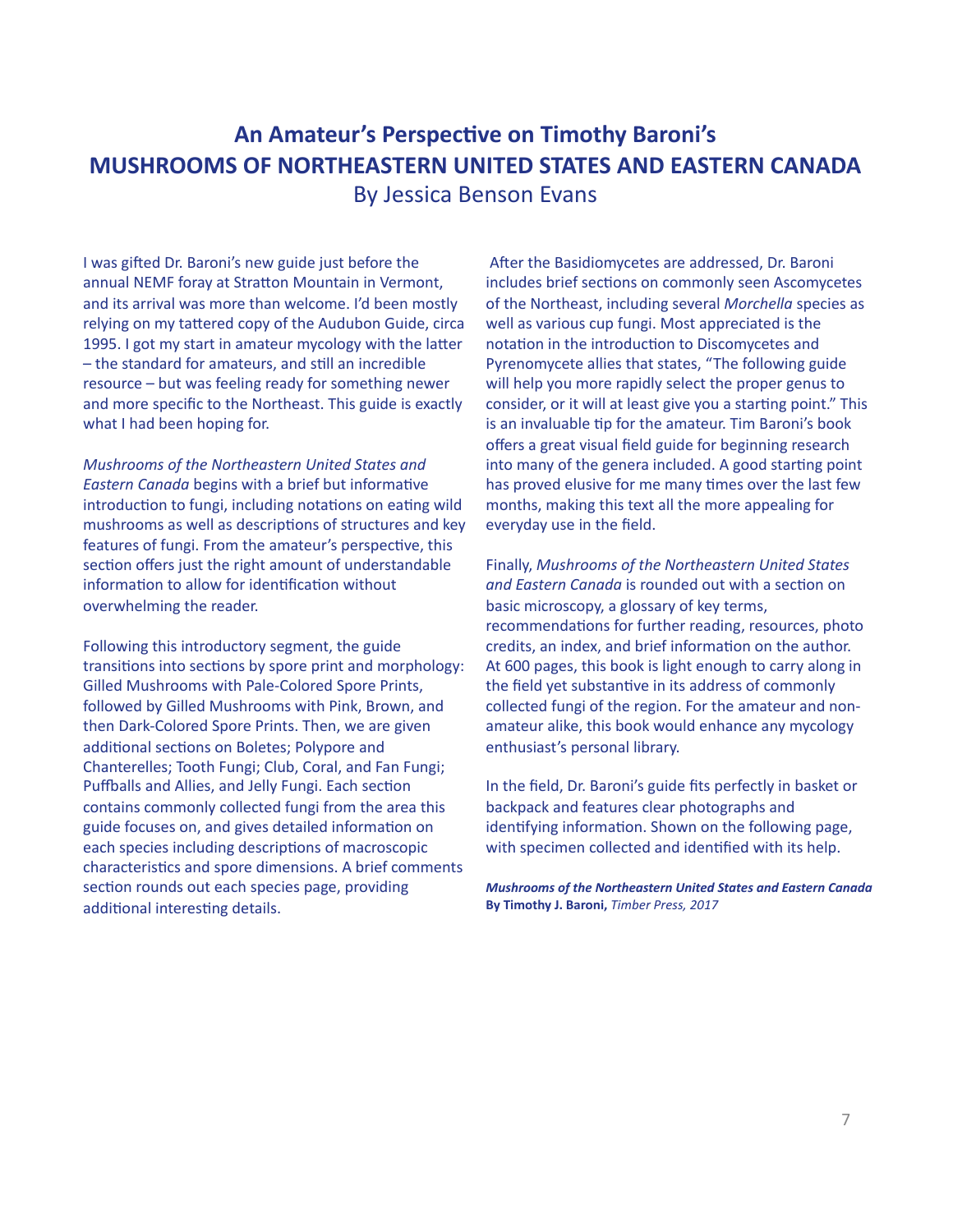# An Amateur's Perspective on Timothy Baroni's **MUSHROOMS OF NORTHEASTERN UNITED STAETES AND EASTERN CANADA... CONT.**



*Pseudoboletus parasiticus*, collected in Shutesbury, MA in 8/17, and identified using Baroni's guide. The volume fits neatly in basket or bag, making it a great hiking companion.





#### **HAVE YOU RENEWED YOUR MEMBERSHIP YET?**

Join us for another great year of mushrooming, microscopy, multi-day forays, pot-luck parties and friendly gatherings to share our joy in being with each other and sharing our passion for fungi. If you haven't yet renewed your membership, there is no better time than today. We are excited to share new walk locations for exciting weekend and weekday guided walks, educational opportunities and projects, our Fungi Kingdom University classes, newsletters, our mushroom photography gallery display at the Arcadia Audubon Sanctuary in Easthampton and several other spectacular new events with you this year!

Membership is very affordable at just \$15 for individuals and \$25 for families of two or more individuals living in the same household. Renew your membership online at http://www.fungikingdom.net/we-invite-you-to-join-the/index.html or by printing out and completing the membership form and sending it with a check to Michael Ostrowski, 27 East St., South Hadley, MA 01075. Or, come to the spring potluck and fill out your renewal there and we reconnect with old and new fungi friends. We hope you'll join us for another year of discovery and wonderment!

**Jessica Evans, PVMA President** 8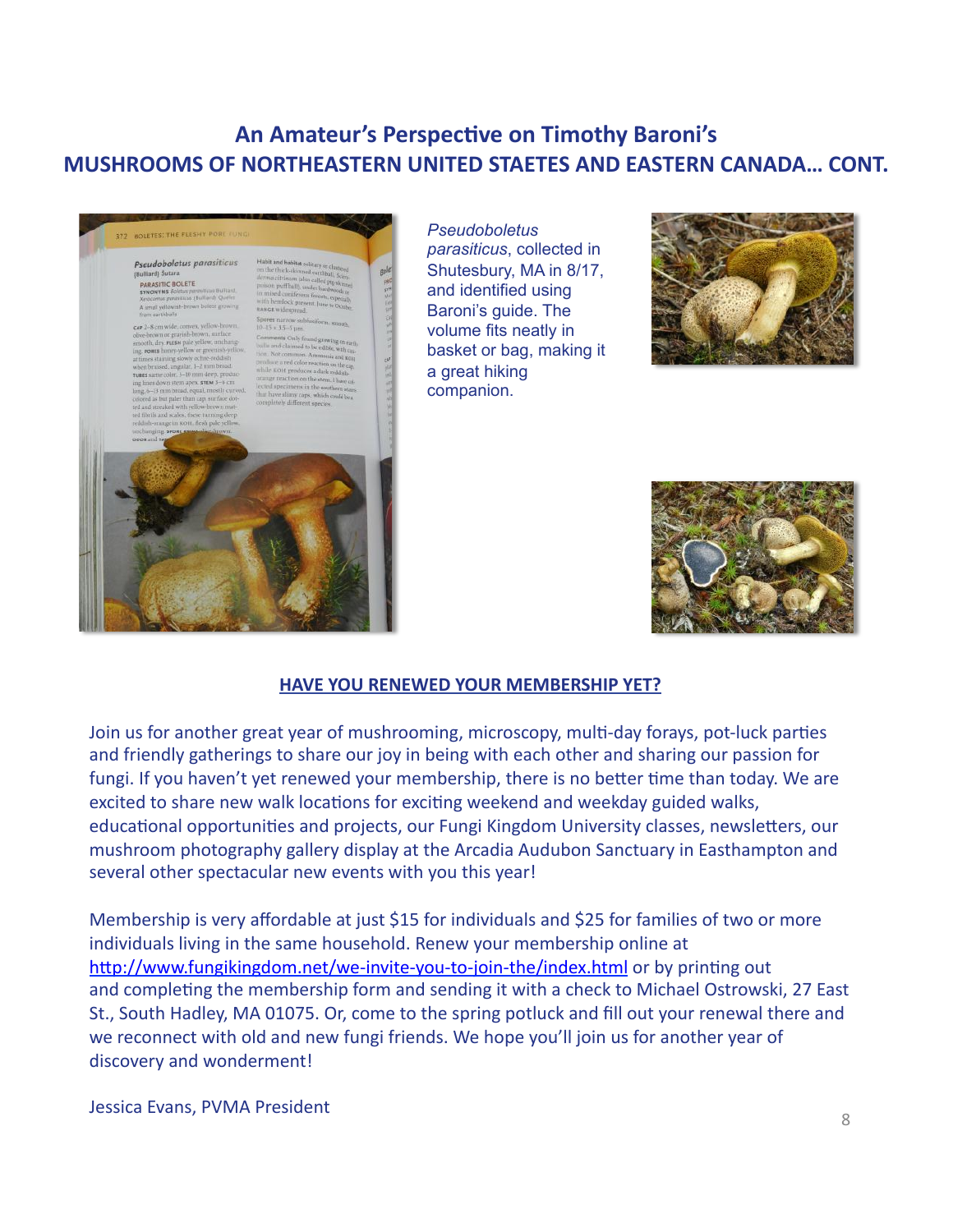# **PVMA FUNGI KINGDOM MUSHROOM FESTIVAL** Saturday, September 22, 2018

Plan on helping and joining us at the Audubon Society's ARCADIA Sanctuary in Easthampton for our first ever annual mushroom festival featuring educational talks, mushroom photography, fungi displays and identification posters, tastings, guided walks, and a program on cultivation by Fungi Ally of Hadley!



*Club* members enjoy a walk at the William Cullen Bryant Homestead, October 1, 2017

# **CALLING ALL ONE-YEAR+ MEMBERS!**

Although we are still deep in winter, it's not too soon to start thinking about the coming mushroom season, which begins in May with morels and segues to the burgeoning varieties occurring in mid-June through to the end of October. The Pioneer Valley has so many perfect little walks for fungal exploration. Is there a trail you enjoy walking where you've spotted mushrooms in the past? We invite you to share it with us by volunteering to lead a walk this spring, summer and fall.

Walk leaders do not need to be mushroom experts – or even to be able to identify mushrooms at all! Other members on the walk will happily contribute their knowledge in that area. All you'd need to do is show us the way. A good mushroom walk site includes woods, water, a trail that most members can manage safely, a parking area and permission to gather there. Our walks are scheduled to last about 2 hours- 1 hr in and 1 hr out, with time at the end to gather to discuss and list our finds. If you have a good place in mind, please get in touch with Pat Diffendale at pdnp13@yahoo.com. She will contact you to discuss specifics and potential dates.